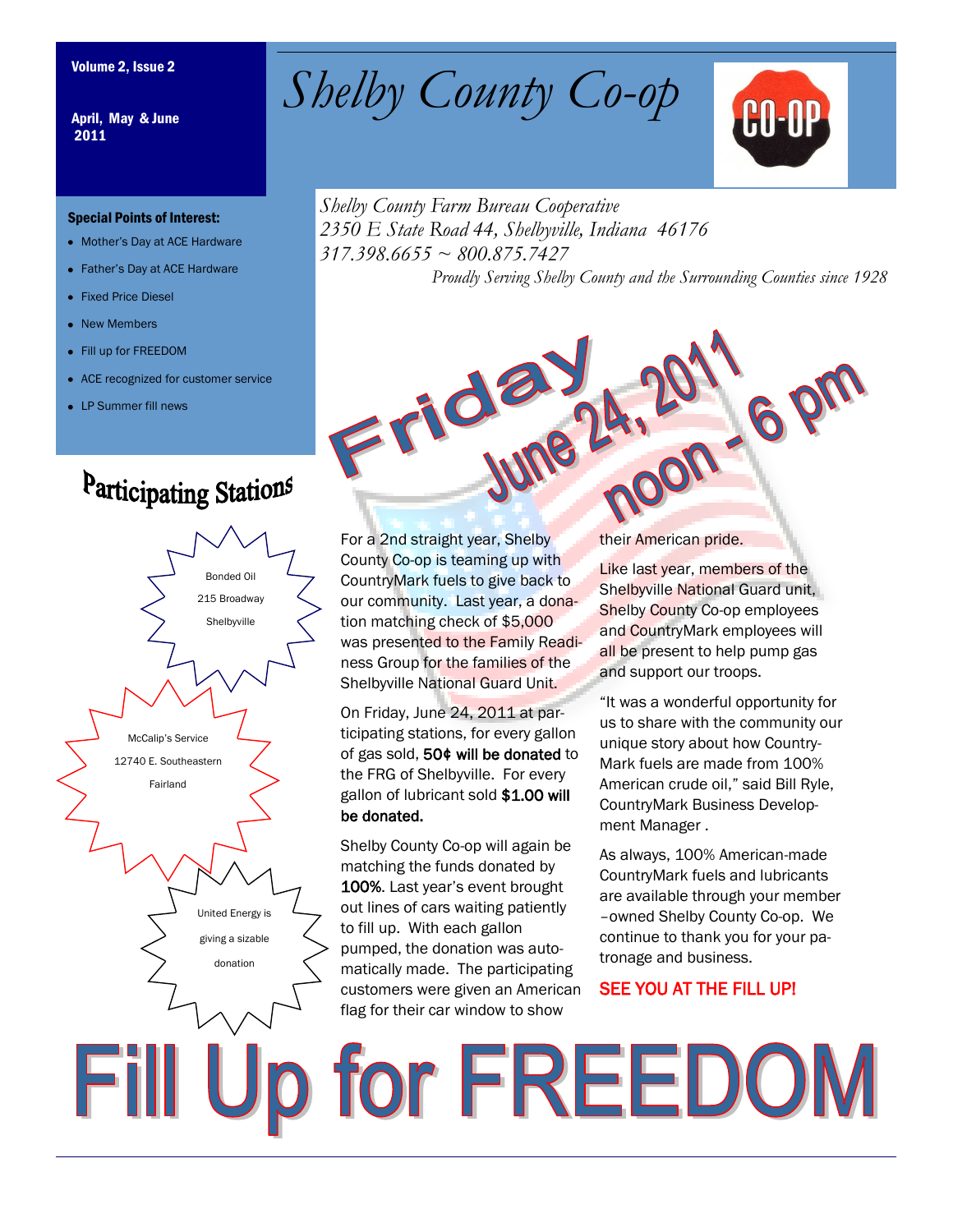

 **MOTHER'S DAY WEEKEND**

 $\rightarrow$  May 7 & 8

What will you see at the weekend long Mother's Day Sale at Ace Hardware in Shelbyville...FLOWERS! Along with 20# LP tank refills for \$10.00, the Daisy Girl Scout troop #1033 will be selling hot dogs, chips and drinks out in the parking lot on Saturday, May  $7<sup>th</sup>$ .

Hanging baskets, flats and assorted collections of flowers will be fresh off the truck as well as potted plants for gardens are arriving daily. As in years past, onions and seed

potatoes are available. Bring Mom by to see all the specials going on the whole weekend!



Hours for SATURDAY:

\*\*7:30 am to 5:00 pm\*\* Hours for SUNDAY:

\*\*10:00 am to 3:00 pm\*\*



#### **FATHER'S DAY WEEKEND**



Looking for new tools or bags of mulch to help show off your lawn. Look to Ace on Father's Day weekend to help get you ready to enjoy the summer! Get your #20 LP tank refilled for \$10.00. All in-stock jeans will be marked 20% off. Lots of HOT specials so watch for the ACE Hardware flyer in your local newspaper or check out the Father's Day specials at www.Acehardware.com



**Father's Day Sales** 



Crops manager, Carl Clapp, predicts spring plant to be extremely condensed and aggressive!

Call one of our 3 crops divisions if you need help, guidance or questions answered. Someone is always available to help get you through.

Crops Main office: 317-392-4472 Crops Rays Crossing office: 765-544-2220 Crops West office: 317-729-5111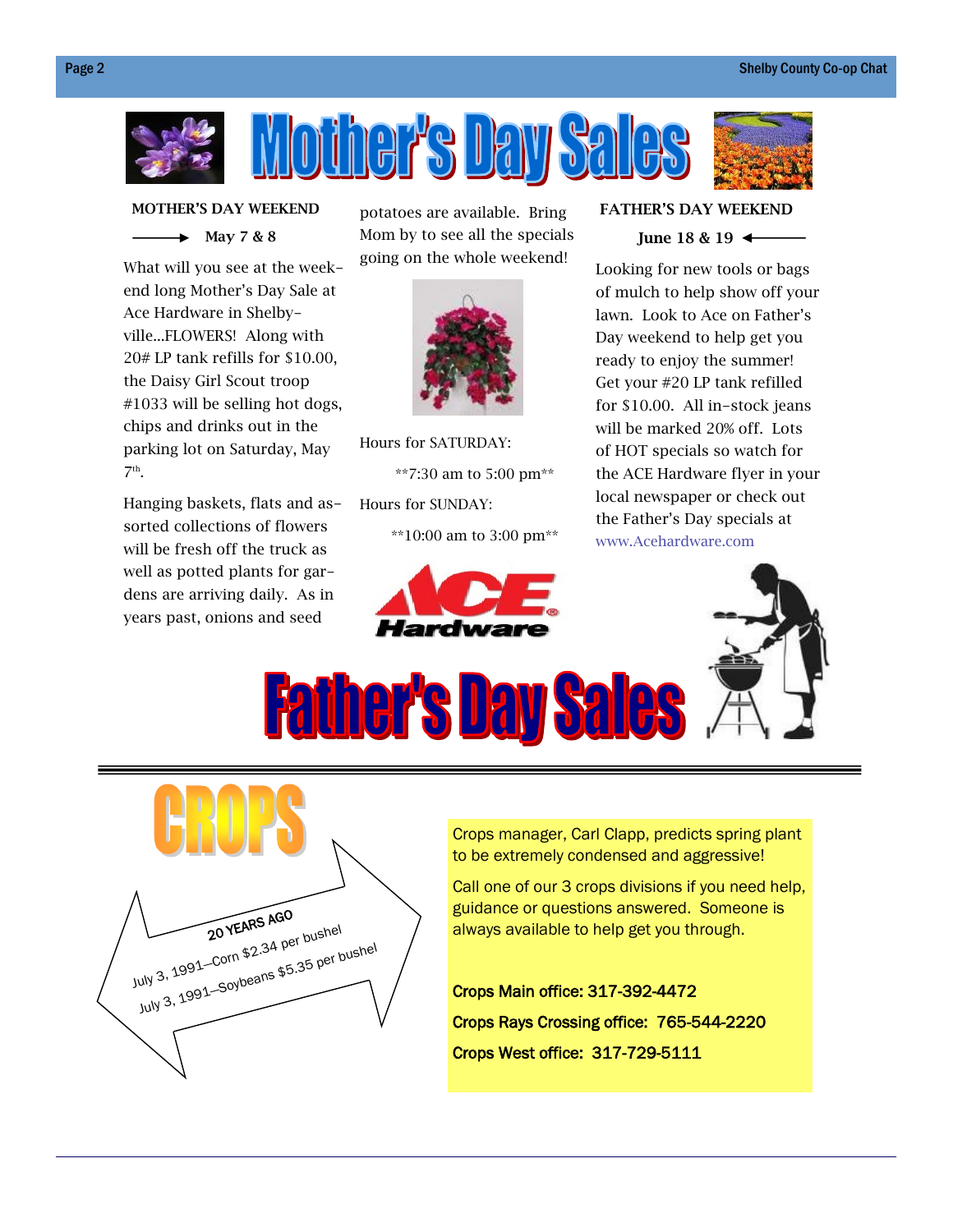## Shelby County Co-op WELCOMES

#### our newest members!

Are you interested in becoming a member of the Shelby County Coop and enjoy all the rewards that membership provides?

If you work in the farming community, stop by or call BECKY today to see if you qualify!

317-398-6655



The time for spring field work is here, but we are giving you the option to look forward to the fall.

#### Have you thought about a Fixed Price Diesel Contract for the fall?

- **1500 Gallon Minimum Contract**
- Fixed Price
- **Flex Month**
- Flex Delivery
- <sup><sup>7</sup> 10¢ Per Gallon Down Payment</sup>
- Pre-Pay 100% Discount Option
- **Tankwagon or Transport Delivery**

Contact your Petroleum Sales Representative or call Teresa, 317.398.6655 or Greg, 317.835.2227 with any questions!

LP Summer Fill cards and contract price lock-in information will be in the mail end of May 2011  $\sim$  beginning of June 2011.

### WATCH FOR IT!!!

Dates To Remember...

*APRIL 1 ~ April Fool's Day APRIL 15 ~ Income Taxes Due APRIL 22 ~ Good Friday APRIL 22 ~ Earth Day APRIL 24 ~ Easter Sunday*



CONGRATULATIONS to our ACE HARDWARE for scoring over 90% in a Mystery Shopping survey !!

OUTSTANDING CUSTOMER SERVICE

# **Happy Birthday Co-op Employees!**

*MAY 3 ~ National Teacher's Day MAY 5 ~ Cinco de Mayo MAY 8 ~ Mother's Day MAY 21 ~ Armed Forces Day MAY 30 ~ Memorial Day*

*APRIL 27 ~ Admin Professionals Day*

*JUNE 14 ~ Flay Day JUNE 19 ~ Father's Day JUNE 21 ~ 1st day of SUMMER*

| <b>APRIL</b>         |                         | <i><b>JUNE</b></i>   |  |
|----------------------|-------------------------|----------------------|--|
| <b>Harvey Favors</b> |                         | Jay Haycock          |  |
| Jim Martin           |                         | Ryan Clark           |  |
| <b>Steve Howard</b>  | <b>MAY</b>              | Janet Schindel       |  |
| <b>Bill Batton</b>   | Norma Essin             | <b>Travis Grubbs</b> |  |
|                      | Tony Thieneman          |                      |  |
|                      | <b>Paul Hammersmith</b> |                      |  |
|                      |                         |                      |  |